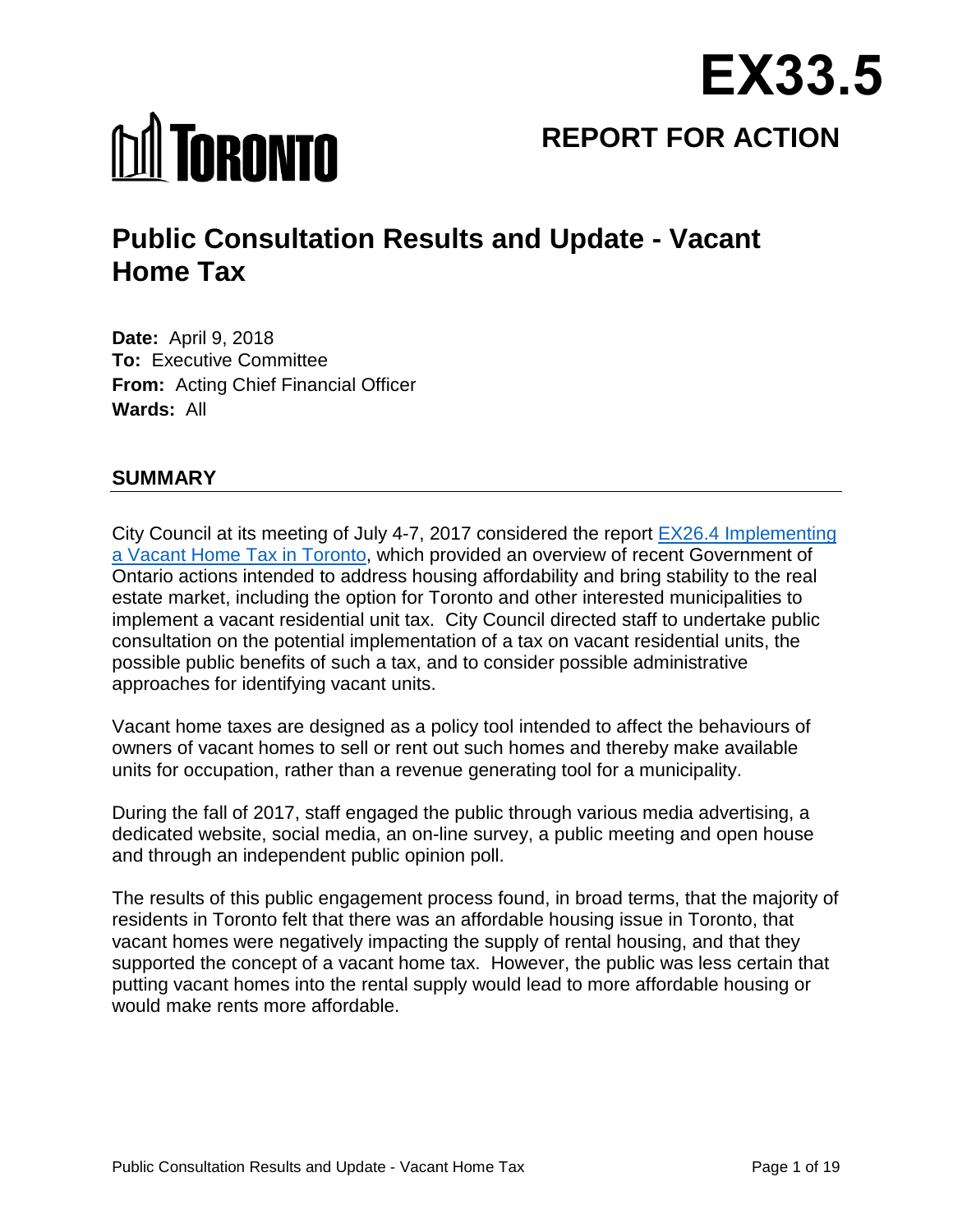Notwithstanding this level of initial public support, a review of public policy implications has identified a number of challenges to implementing an effective vacant homes tax:

- the extent to which vacant homes are negatively affecting the supply of affordable housing is not well understood;
- whether a vacant home tax will motivate property owners to sell or rent out their property;
- how to measure the effectiveness of a vacant home tax in increasing the supply of housing and impact, if any, on affordable rents;
- addressing privacy related restrictions on the use of 'big data' which otherwise could be used to help identify vacant units and make any such program more targeted and effective; and,
- quantifying the expected revenue and administrative costs related to the tax.

This report presents initial feedback from the public consultations and recommends reporting back on a potential design of a vacant home tax. This will allow staff to gather further research and better empirical evidence to support, if appropriate, the design and implementation of an effective and efficient vacant homes tax policy that will achieve the objective of increasing the supply of housing and provision of affordable rents.

# **RECOMMENDATIONS**

The Acting Chief Financial Officer recommends that:

1. Executive Committee direct the Chief Financial Officer to undertake further research on a vacant home tax program and report through Executive Committee, as appropriate, following the start of the 2018 to 2022 term of Council.

# **FINANCIAL IMPACT**

This report recommends undertaking further research on the potential design of an effective and efficient vacant home tax program, with a report back to Executive Committee in 2019.

Funding in the order of \$100,000 to \$200,000 for specialized consulting services (such as real estate experts, tax advisors, economists, and academics) to undertake this research and to assist in the design of this tax will be accommodated within existing Corporate Finance budget allocations.

The Acting Chief Financial Officer has reviewed this report and agrees with the financial impact information.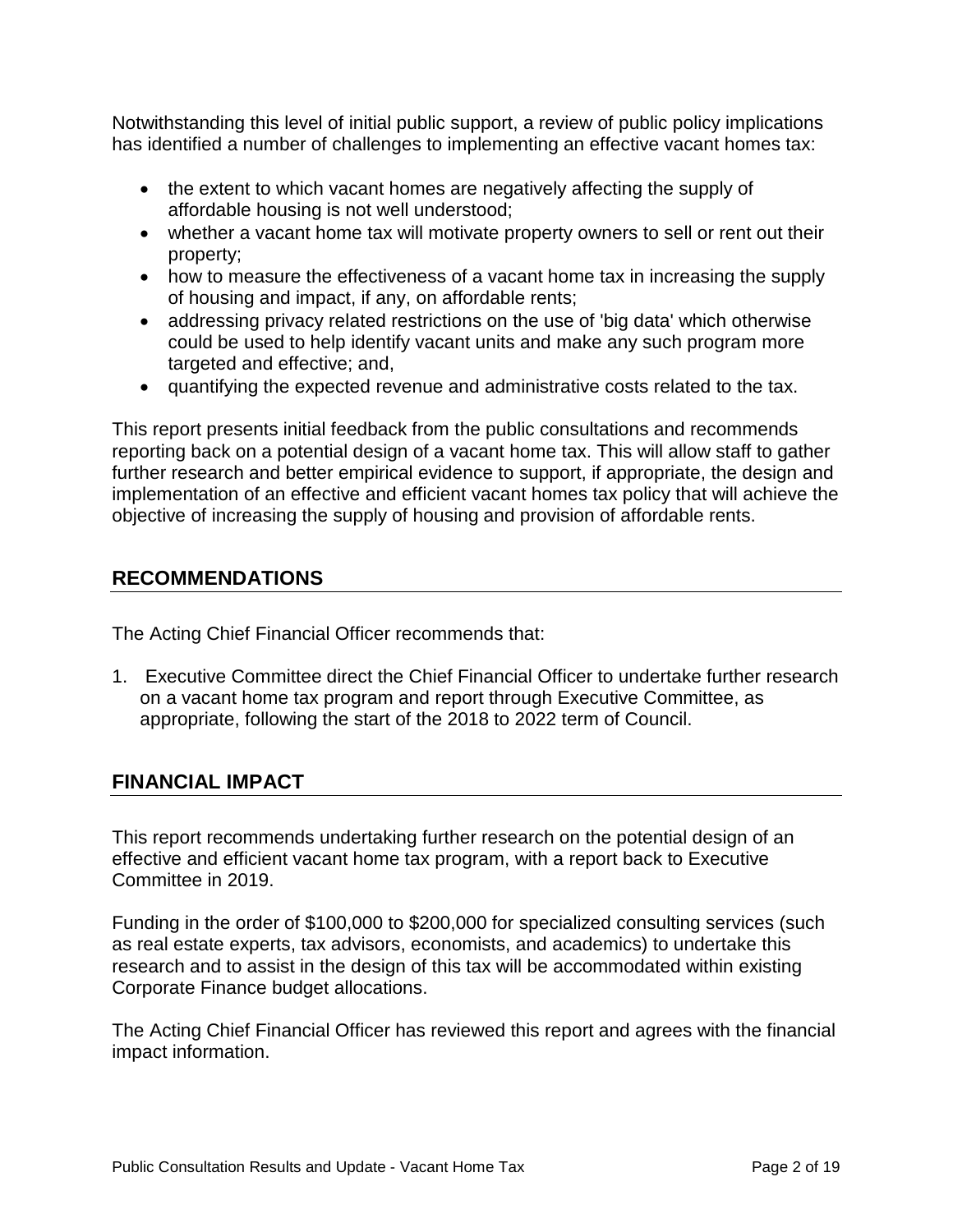# **DECISION HISTORY**

On April 20, 2017, the Ontario Government announced its sixteen-point Fair Housing Plan intended to help more people find affordable places to live, increase supply of residential units, protect buyers and renters, and bring stability to the real estate market. <https://news.ontario.ca/mof/en/2017/04/ontarios-fair-housing-plan.html>

On May 17, 2017, Bill 127 - Stronger, Healthier Ontario Act (Budget Measures), 2017, received Royal Assent in Provincial Legislature, which amended and repealed various Acts to implement the Ontario Government measures contained in the 2017 Ontario Budget, including the sixteen-point Fair Housing Plan. Associated amendments to the City of Toronto Act were subsequently proclaimed into force on January 1, 2018, providing the City with authority to implement a tax on vacant residential units. <https://www.ontario.ca/laws/statute/06c11#BK401>

On July 4, 2017, City Council adopted EX26.4 "Implementing a Vacant Home Tax in Toronto" which directed staff to undertake public consultation on the potential implementation of a tax on vacant residential units, identify possible public benefits of such a tax, and to consider possible administrative approaches to identifying vacant units. <http://app.toronto.ca/tmmis/viewAgendaItemHistory.do?item=2017.EX26.4>

# **COMMENTS**

Housing prices and rents in major world cities have experienced unprecedented growth over the last several years, fueled by economic factors such as a growing population, rising employment, higher incomes and historically low borrowing costs, as well as the global movement of wealth.

Municipalities levying a tax on vacant homes is also a relatively new phenomena. In other cities it has been spurred by the premise that there is a significant number of speculators hoarding empty houses and condos for capital gain as property prices skyrocket, while housing affordability is slipping away for many residents. It is believed that if these empty dwellings became available, there would be more affordable places in which to live. However, empirical evidence to support such a premise is sparse.

Vacant home taxes are designed as a policy tool intended to affect the behaviours of vacant homeowners to sell or rent out such homes and thereby make available units for occupation. Administrative costs are expected to be high to implement such a tax and revenue yield has not been tested. Incremental revenues from the tax, if any, could be dedicated to housing affordability programs.

British Columbia, faced with extraordinary escalation in home prices and rents in the Vancouver region, implemented a 15% foreign buyer property transfer tax in 2016 and permitted the City of Vancouver to implement a vacant home tax. In 2017, Vancouver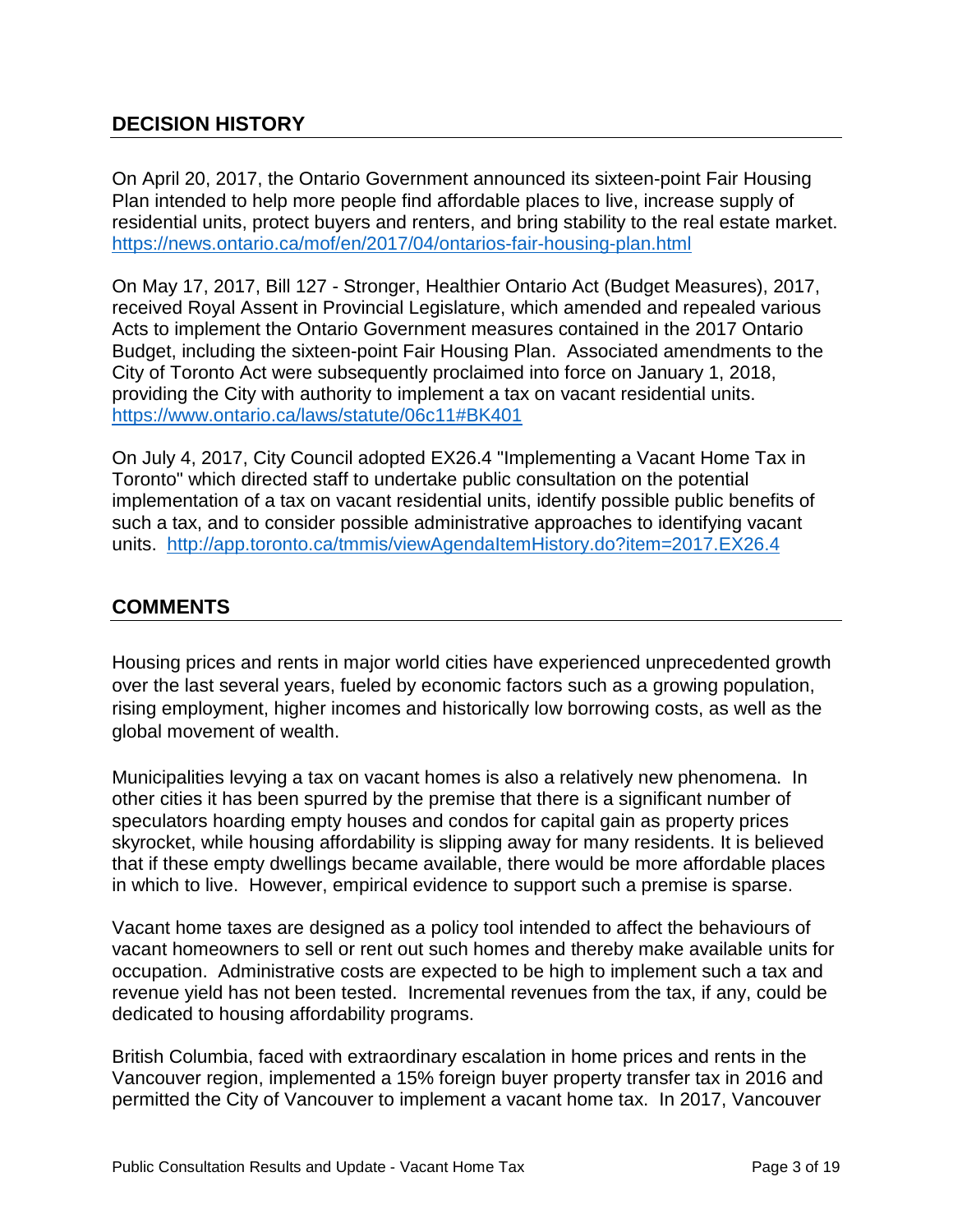was the first jurisdiction in Canada to adopt a vacant home tax program. However, because vacancy is determined retrospectively, the initial effectiveness of this tax will not be known until at least the second quarter of 2018.

Other jurisdictions have also adopted similar programs, however, differences in taxing regimes and laws governing privacy and data collection limit direct comparisons and replication. A discussion of vacant home tax programs identified in other jurisdictions is contained in this report.

The housing market within Toronto and the Greater Golden Horseshoe (GGH) has similarly experienced unprecedented growth over the past few years. Prices and rents have increased by double digit percentages year-over-year, and the average year over year house price increase in Toronto peaked at over 30% in early 2017.

In response to these unprecedented market conditions in the GGH, the Ontario Government introduced the Ontario Fair Housing Plan in April 2017, a sixteen point action plan intended to address housing affordability and bring stability to the real estate market, including the introduction of Ontario's 15% Non-Resident Speculation Tax (NRST), intended to curb speculative activity in the housing market; and the ability for Toronto and other municipalities to introduce a vacant home tax (VHT), intended to increase the supply of readily available homes for occupancy.

Since the introduction of this plan and tax collections from the NRST beginning in April 2017, and although there is no evidence of direct correlation, the Toronto housing market has shown signs of cooling-off with days-on-market increasing and average selling prices decreasing after April, with some rebounding in prices in the fall of 2017 and early 2018 (see Chart 1).

Federal agencies also made changes relating to the housing market including three successive one-quarter percent interest rate increases by the Bank of Canada, and the January 1, 2018 implementation of a new 2% mortgage stress test requirement for 'uninsured' residential purchases by the Office of the Superintendent of Financial Institutions (OSFI).

These collective impacts have seemingly moderated the housing market prices (as shown in the following chart) and sales volumes, although recent term price increases and longer term effects will need to be monitored.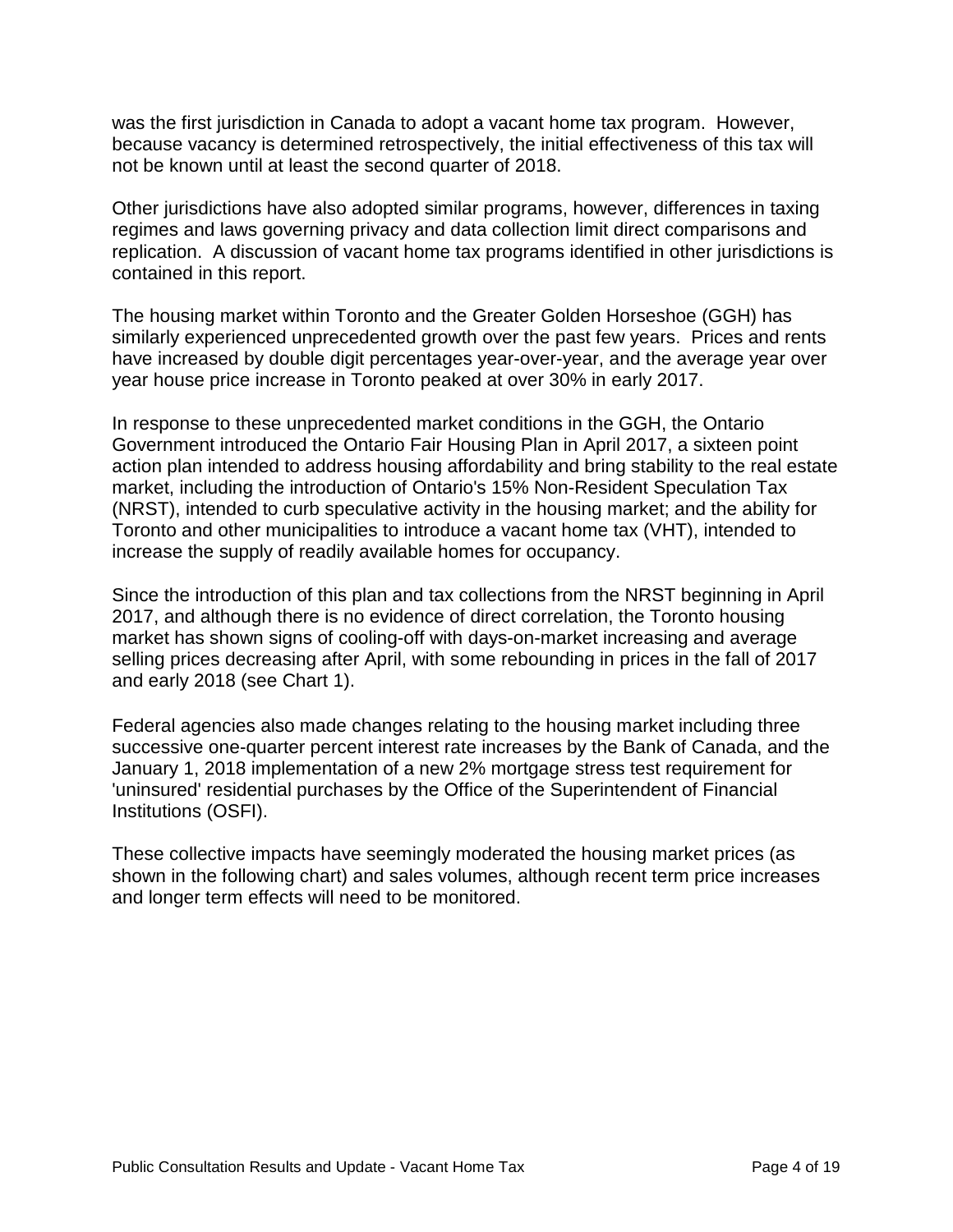

Chart 1 Toronto – Monthly Average Sale Price - All Homes

# **Public Consultations**

During the fall of 2017, staff undertook a communications and consultation process regarding the potential implementation of a tax on vacant residential units in Toronto. Through this process, the City sought input on the possible public benefits of such a tax, and possible administrative approaches to identifying vacant units. The findings from the public consultation process are intended to inform staff and Council in developing a vacant home tax that is appropriate for Toronto.

Staff sought input from homeowners and the public through the following methods:

- A dedicated web-page on the City's internet site with information about a vacant homes tax
- On-line media ad purchases directing people to the City's web-page
- An on-line survey on the web-page (with over 7,000 survey responses)
- A public open house meeting with facilitated group discussions (30 attendees)
- A telephone poll survey conducted by Ipsos on behalf of City (1,000 responses)

The City's dedicated website and results of the on-line survey and Ipsos public opinion poll can be viewed at:

[https://web.toronto.ca/city-government/budget-finances/property-tax-policy/vacant](https://web.toronto.ca/city-government/budget-finances/property-tax-policy/vacant-homes-tax-public-consultation/)[homes-tax-public-consultation/](https://web.toronto.ca/city-government/budget-finances/property-tax-policy/vacant-homes-tax-public-consultation/)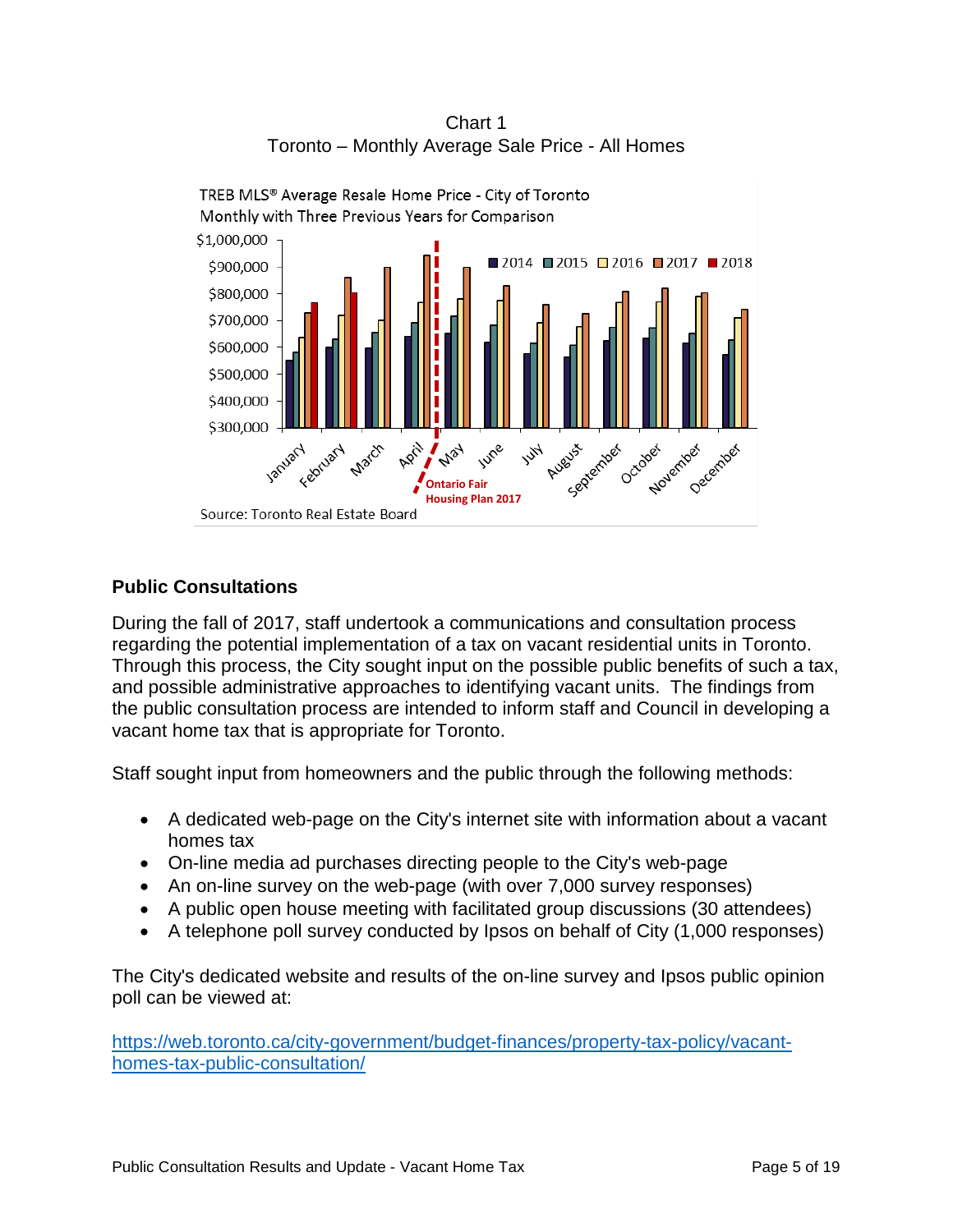#### **Key Findings from Public Consultation**

The key findings of both the on-line survey and the Ipsos public opinion poll are summarized below. Appendix A provides a summary of the findings of the open house, on-line survey, and public opinion poll.

Most Toronto residents surveyed (77%-87%) feel that there is insufficient affordable housing in Toronto. However, there is no clear consensus around the best way to address it. About four in ten believe a vacant home tax would have a positive impact on affordable housing, and a similar level of support was found for introducing a Non-Resident Speculation Tax or investing more public funds into subsidized housing would have an equally positive impact.

As a general concept, most residents surveyed support a vacant home tax for Toronto (73%-78%) either strongly or somewhat. Only a soft majority of residents (57%) believe that putting vacant homes into the rental housing supply will lead to lower/more affordable average rents, while 43% do not believe it will make rents more affordable.

Support for a vacant home tax was strong until possible details and outcomes of the tax are considered, at which point support declines. Support for the tax declines to 53% when those consulted were asked to consider that it is unclear what any impact a vacant home tax would have on the Toronto real estate market. Support declines to 39% when respondents were asked to consider that the cost of implementing a VHT may be higher than the revenue generated through the tax, therefore may end up costing tax payers to implement the tax.

The surveys found that the people who reported owning a vacant unit (2%-4% of respondents) would be looking to charge at least \$1500 per month if they were to rent out their property. Most owners who are currently renting out a residential property they own charge \$1500 or more per month (65% of respondents), and 9% charge \$2,000 or more.

When asked for their opinion on a preferred administrative approach for the City to identify vacant properties, the most support was for Mandatory Declaration for all property owners (71%, with 36% strong support), followed by Self-Declaration only for those with vacant properties (64%, with 27% strong support), and a Complaint-based option (53%, with 19% strong support).

When asked whether the City of Toronto should move ahead with a tax on vacant homes, abandon the idea, or suspend its decision for a year to study how the vacant home tax recently adopted in Vancouver works out, 62% would prefer the City to move ahead, while 27% think it should suspend its decision for a year to study how the vacant home tax works out in Vancouver, and 10% think the idea should be abandoned.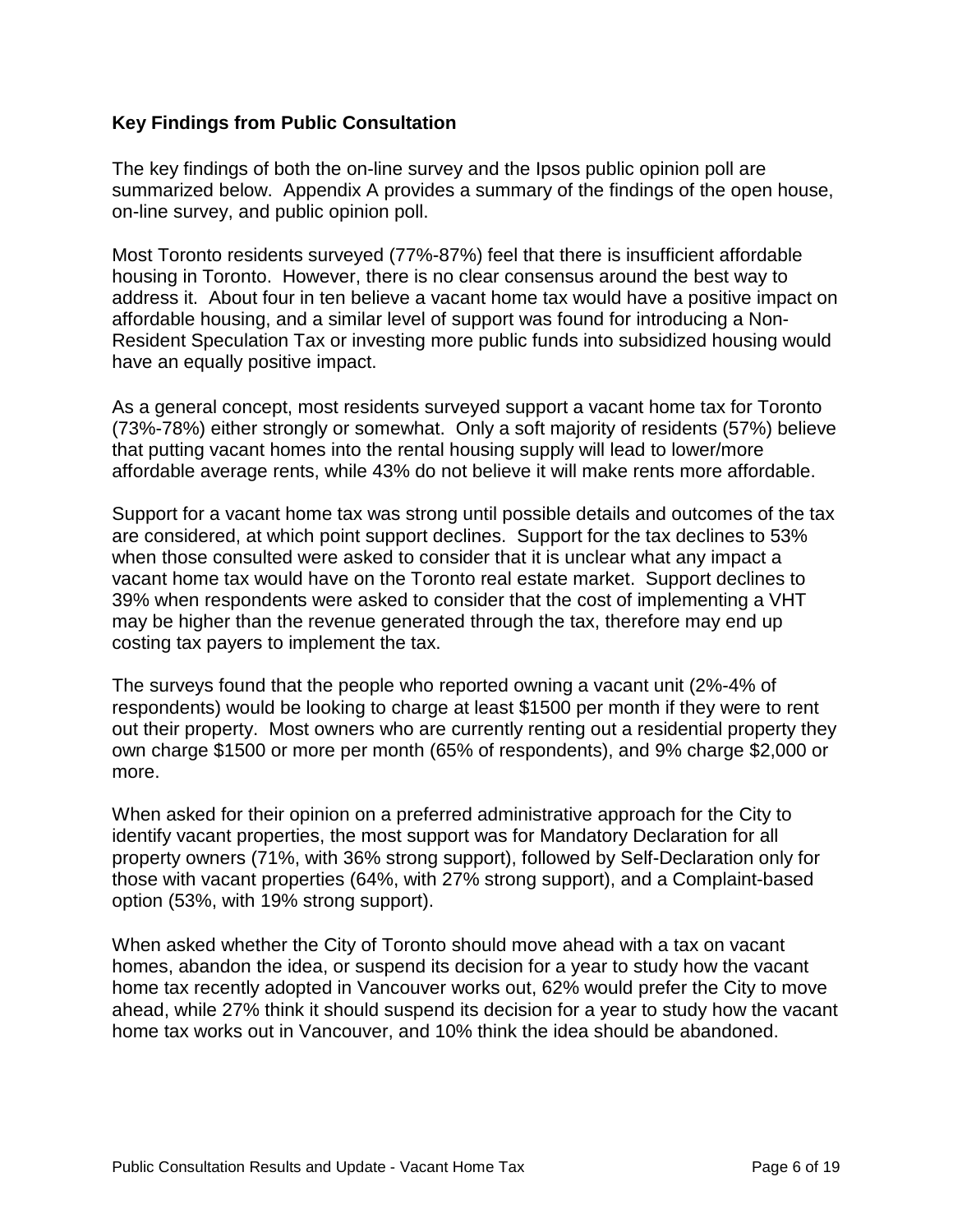# **Considerations for Moving Forward with a Vacant Home Tax**

During the City's initial consultation process, two themes predominated: (i) whether vacant homes were contributing to the affordable housing problem in Toronto; and (ii) whether a vacant home tax would make a significant impact in addressing the problem. The key questions raised were:

- 1. What is the number of vacant homes in Toronto?
- 2. Would a tax motivate owners to rent or sell their vacant homes?
- 3. If they were rented, would the rents be affordable, and if not, would the tax revenue be enough to contribute to affordable housing measures?
- 4. Is a vacant home tax an appropriate tool to increase the supply of affordable housing?

# **1. What is the number of vacant homes in Toronto?**

There is no reliable estimate for the number of residential units that may be vacant in Toronto but could otherwise be rentable. Privacy laws in Ontario limit the use of available data to identify vacant residential units. There are also practical limitations to available data, for example, identifying the presence of individuals in residential units in large multi-unit buildings. There are approximately 752,000 residential units in Toronto, about half of which are condominiums in multi-unit buildings. These same privacy issues are even more relevant for enforcement of the tax after implementation.

Recent anonymized and aggregated hydro and water consumption data suggested 15,000 to 28,000 residential units (2%-4% of total) with low consumption in Toronto. Low consumption does not necessarily mean a unit is vacant and/or readily occupiable. There may be a number of legitimate reasons for vacancy or low consumption. It may be that the unit is undergoing renovation, the owner is in convalescent/respite care, the owner is travelling for extended time periods, or even that the owner is highly environmentally conscientious. Further, building records suggest that over 6,000 building permits for residential new builds and major renovations remain open at this time, and from this amount, some potentially may not be occupiable.

In order to better understand the number of vacant units that could be rentable, this report recommends further study, including engaging real estate experts to assist in developing a reliable means to identify the number of vacant homes in Toronto, which in fact could be made to contribute to the supply of housing.

#### **2. Would a tax motivate owners to rent or sell their vacant units?**

This question was asked during the public engagement process. The reasons given by vacant property owners for not renting their property included:

- They want to keep the property so they can use it occasionally;
- They wanted to keep the option of selling the property open;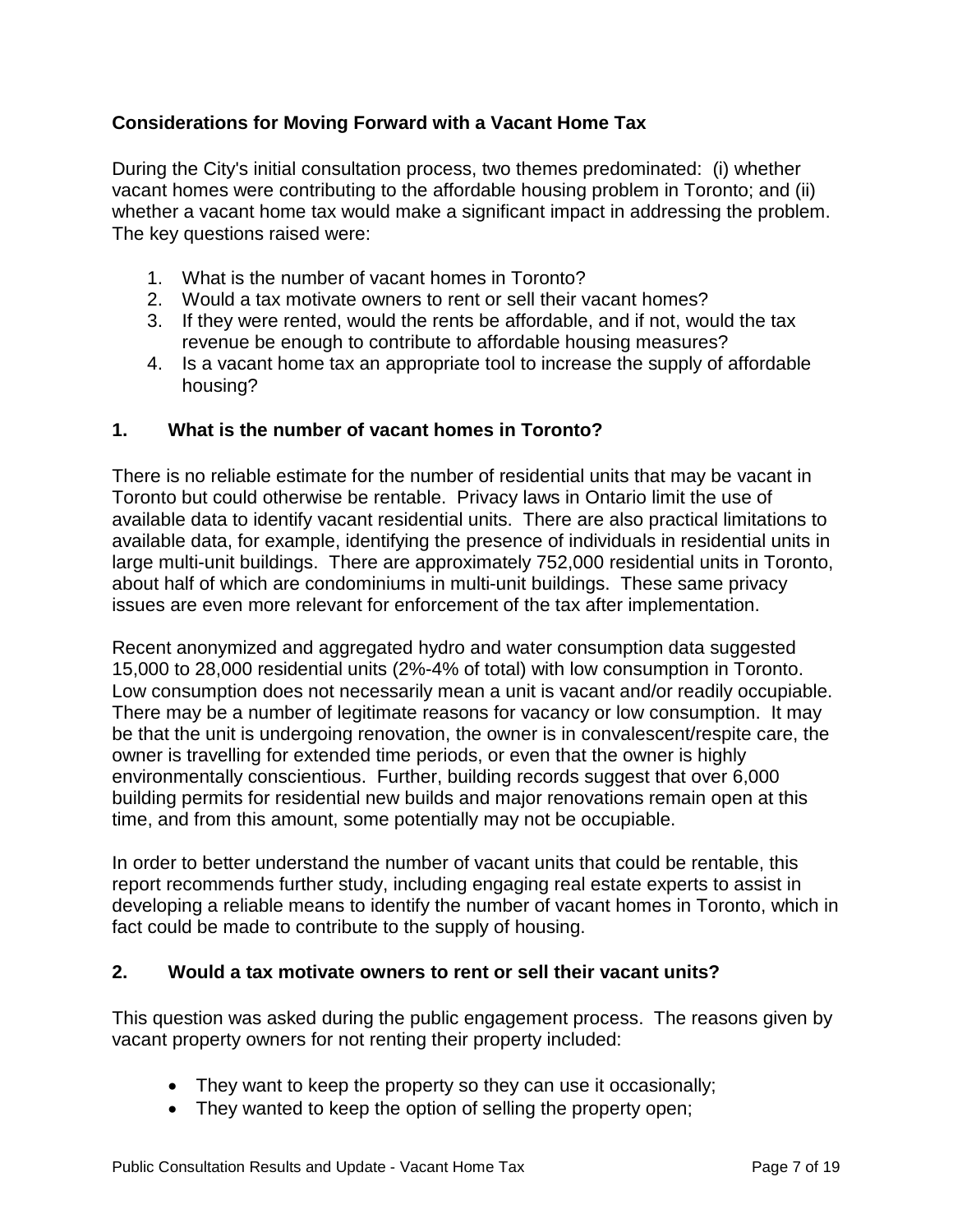- They did not want to deal with the long-term commitment and challenges of renting property; or
- They were unable to rent it.

The majority of respondents indicated that a tax on vacant homes would not likely encourage them to rent out their property. Based on average rents in Toronto for a single family home of \$3,500 monthly (\$42,000 annually), or \$2,700 monthly for a 2 bedroom condo (\$32,000 annually), a 1% vacant home tax on assessed value like that adopted in Vancouver is relatively small in comparison to the rent an owner is willing to forego by keeping a unit vacant.

When asked about the amount of tax that would motivate owners of vacant homes to sell or rent out their property, the most frequent response indicated a tax of greater than 3% of assessed value would motivate owners to act.

The Table below illustrates the tax impact resulting from various tax rates on the average home and average condominium.

|                                                  | Average<br>Assessed<br>Value | Average<br>Annual<br>Rent<br>Potential | Current<br>Property<br>Taxes<br>(City+School) | Impact of 1%<br>Vacant<br>Home Tax | Impact of 3%<br>Vacant<br>Home Tax |
|--------------------------------------------------|------------------------------|----------------------------------------|-----------------------------------------------|------------------------------------|------------------------------------|
| Average Single<br><b>Family Detached</b><br>Home | 975,000                      | \$42,000                               | \$6,450                                       | \$9,750                            | \$29,250                           |
| Average<br>Condominium Unit                      | 425,000                      | \$32,000                               | \$2,800                                       | \$4,250                            | \$12,750                           |

**Table 1 Tax Impacts of Various Vacant Home Tax Rates**

(as of 2017)

The desired outcome would be to identify an optimal rate that would motivate owners to rent out their vacant units, yet not be punitive to those who feel they have valid reasons to not rent out their property and allow them to pay a fair and reasonable tax in lieu of renting out. It is also possible that too high a rate would result in higher rates of tax avoidance, resulting in neither new rental units nor tax revenue.

Again, this report recommends further study, including engaging real estate experts and tax advisors to assist the City in determining the optimal vacant home tax rate as part of tax design.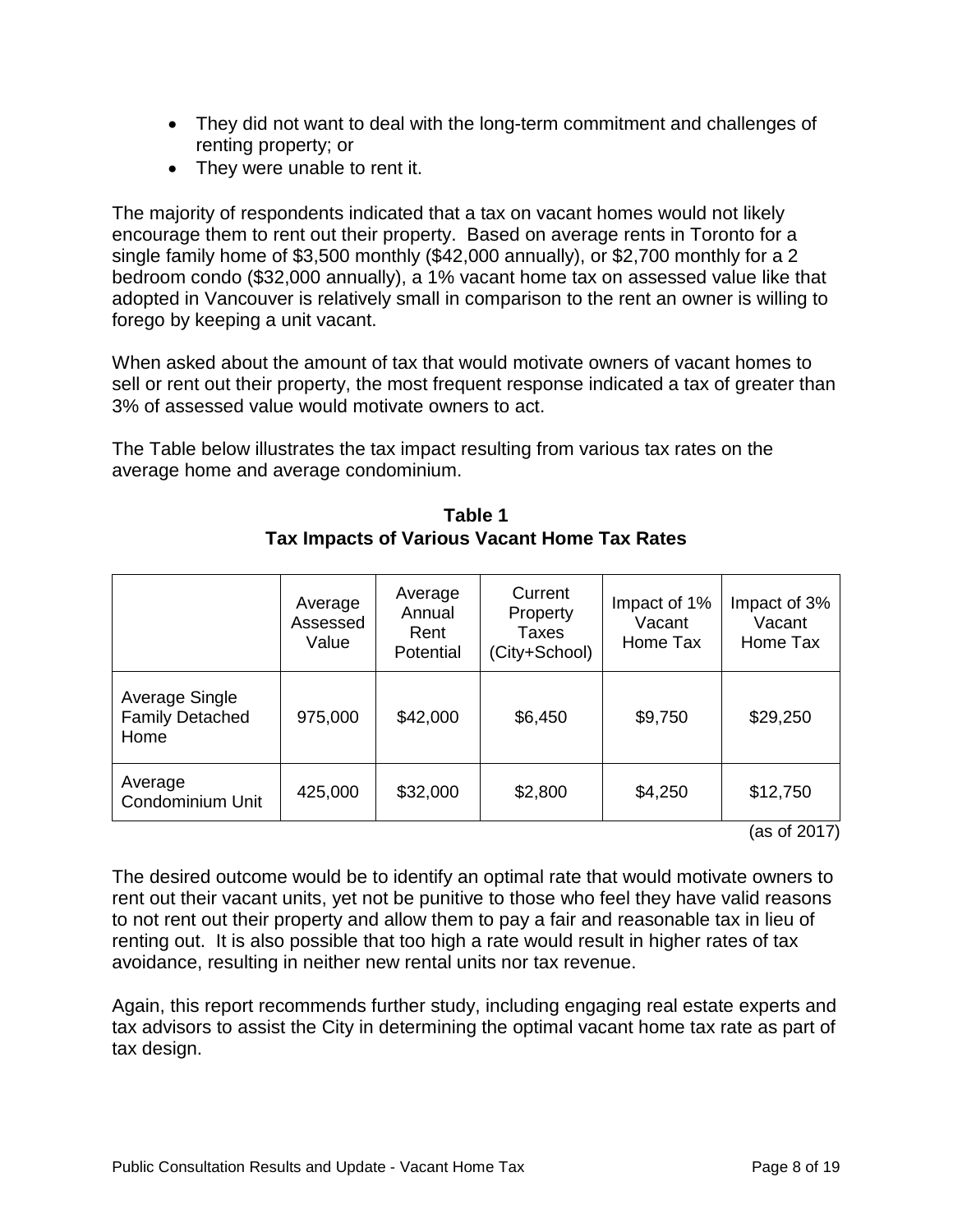#### **3. Will a vacant home tax result in increased affordable housing?**

The general feedback received suggested that even if a vacant home tax motivated owners to rent out their private property, they would offer it at full market rates, not at rents the City considers affordable (i.e. at or below CMHC average rents).

Of the owners of vacant units who respond to the City's survey, 80% indicated if they were to rent out their units, they would be seeking rents of greater than \$1,500 per month, with almost 40% of respondents indicating desired rents of more than \$2,500 per month.

Some of the participants at the City's open house expressed that they did not feel it was the role of private property owners to provide subsidized housing, which they felt was the role of government.

This report recommends further study, including engaging economists and real estate experts in order to better understand what would motivate owners to rent out their vacant units, so the tax may be appropriately targeted and designed.

# **4. Is a vacant home tax an appropriate tool to increase the supply of affordable housing?**

The City has an existing framework for evaluating the appropriateness of various revenue and tax tools. The hallmarks of a good tax tool is that it is shared in a fair and objective manner having regard for capacity to pay, that it can be provided at a low administrative cost with an objective assessment mechanism, that tax avoidance will be negligible and that the tax will be accepted by the public. A comparison of the proposed vacant home tax against the six principles of a good tax system is shown in Table 2 below.

| <b>Evaluation Criteria</b> | Principle                                        | Vacant Home tax                               |
|----------------------------|--------------------------------------------------|-----------------------------------------------|
| Incidence/Fairness         | Taxpayer has the ability to<br>pay               | Likely, as additional carrying<br>cost        |
|                            | Tax is visible                                   | Requires communications to<br>make visible    |
|                            | Tax avoidance is low                             | Tax avoidance is likely to be<br>high         |
| Efficiency                 | Low Administrative /<br><b>Enforcement Costs</b> | Costs potentially high,<br>Revenues uncertain |

# **Table 2 Principles for Evaluating Taxes and Revenue Tools**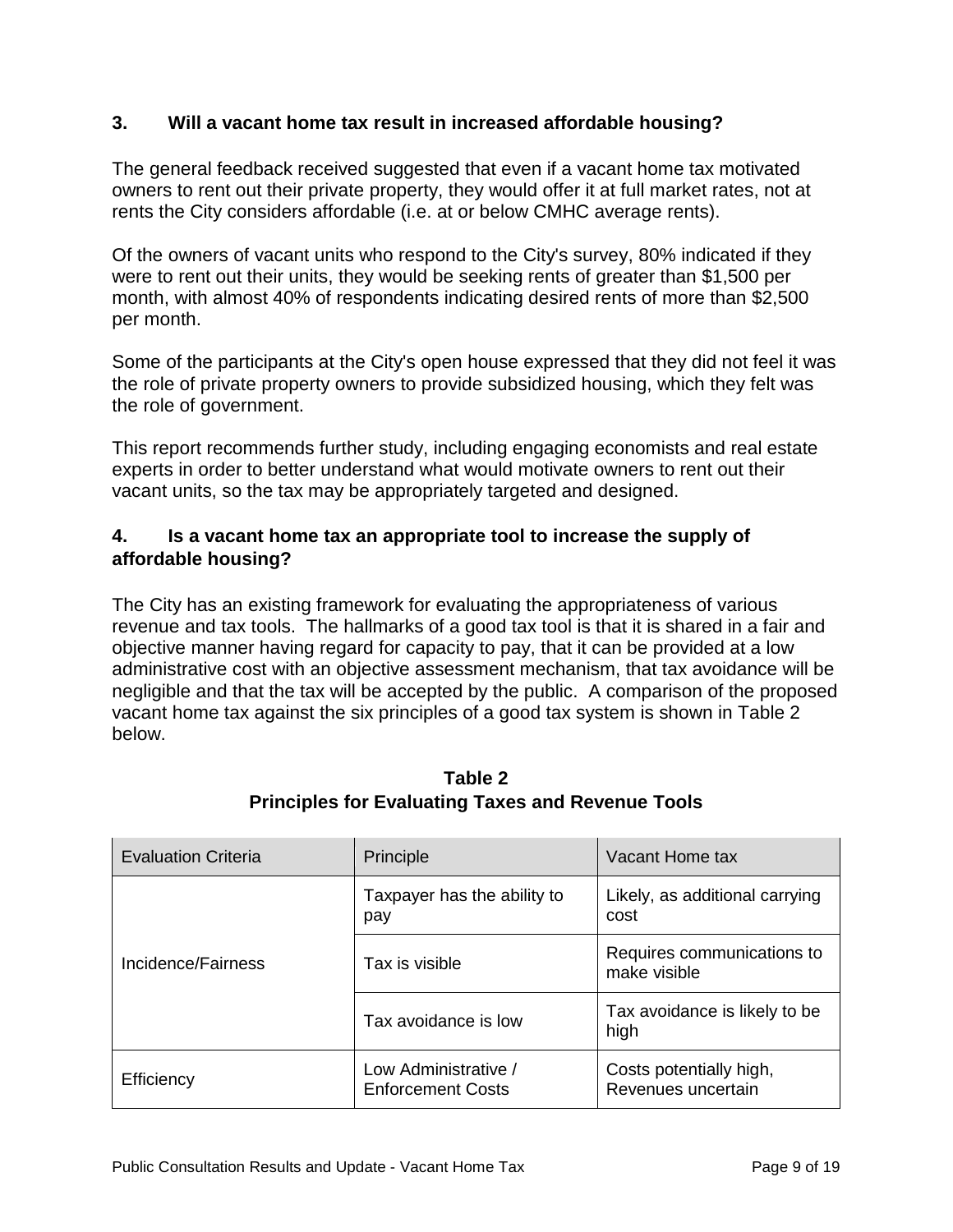| <b>Evaluation Criteria</b>             | Principle                                          | Vacant Home tax                                                                            |
|----------------------------------------|----------------------------------------------------|--------------------------------------------------------------------------------------------|
|                                        | <b>Limited City Investment</b>                     | Admin/tech costs high<br>(depends on admin. model)                                         |
|                                        | Easy to administer                                 | Challenging                                                                                |
| Policy Fit                             | Tax aligned with policy                            | May increase available<br>housing supply,<br>Inefficient in creating<br>affordable housing |
| Minimizes negative economic<br>impacts | There will be minimal<br>negative economic impacts | Yes, intent to curb<br>speculative buy-hold homes                                          |
| <b>Revenue Quality</b>                 | Revenues > Costs, stable                           | Unknown                                                                                    |
| Legislative Authority                  | Provincial authorization                           | Yes, recent                                                                                |

Based on this evaluation, a vacant home tax does not meet many of the principles of a good tax. While not all principles can always be achieved to the same degree, the City must carefully balance these considerations in achieving an optimal tax design. The City may benefit from a detailed analysis of the market motivations, tax tolerance ranges and tax avoidance preponderances of the vacant homeowner whether local, domestic or foreign ownership, and occupancy ranges of fully unoccupied to occasional rented out.

For this reason, staff recommend further research and consultation in relation to market motivations, tax avoidance potential, revenue potential and expected cost of administration, be undertaken with market experts before any final tax design can be recommended.

#### **Information Collection, Use and Privacy Protection Issues**

If homes that are rentable but are intentionally being left vacant could be readily identified, then a vacant home tax would be simpler to implement and would be a sensible tool to apply to achieve the policy objectives of increasing housing supply or providing a source of funds for housing initiatives, or both.

Current technology exists (and continues to be generated daily) that can provide a wealth of information on individuals and their property. Smart meters record the consumption of water, hydro and other utilities. Garbage set out patterns are readily observable. GPS built into phones and automobiles record the whereabouts of these devices. Cashless financial transactions record the location of the card (and possibly the goods or services purchased) when used. Canada Border Services (CBSA) tracks the entry and exit of individuals from the country. Individuals also register their identity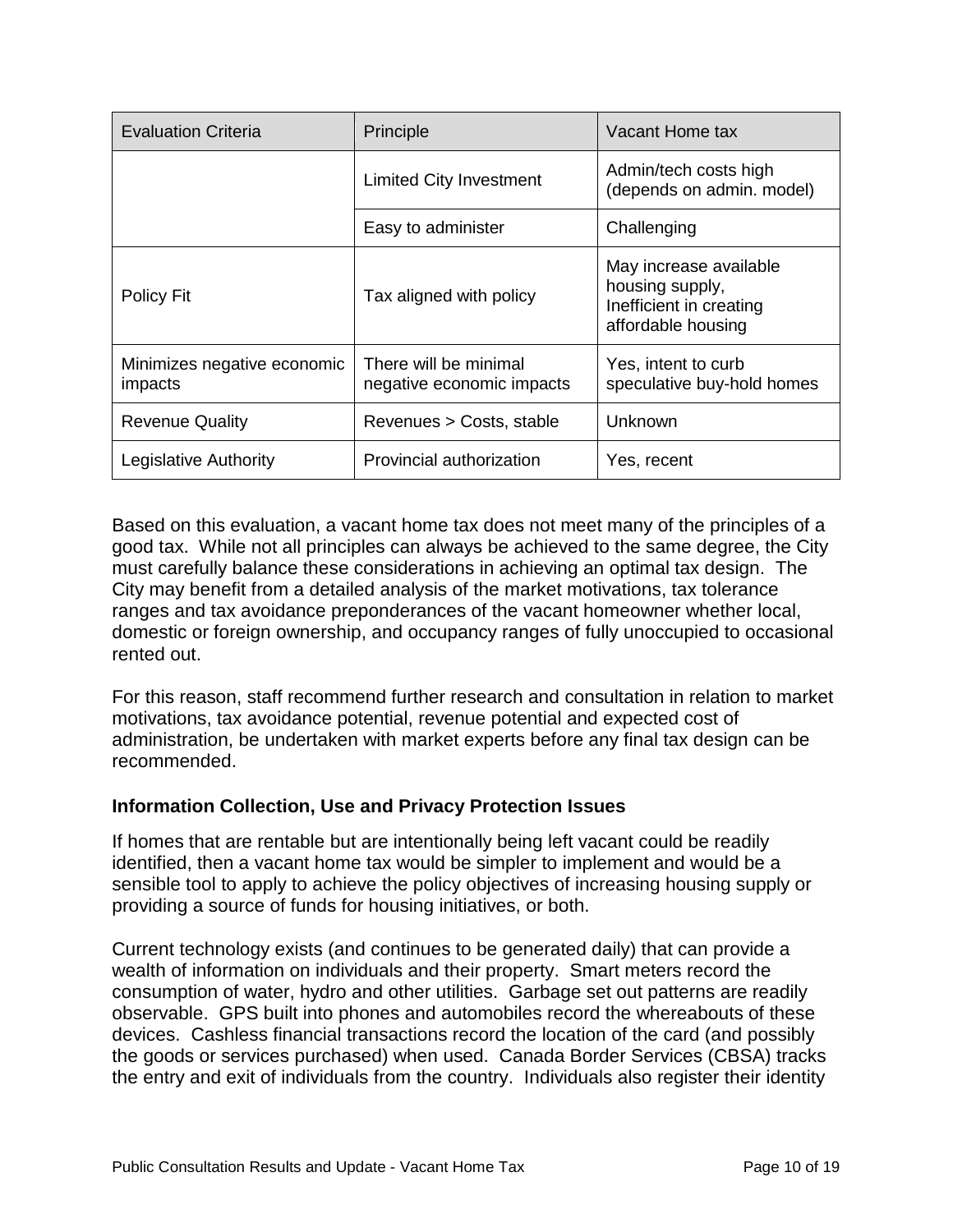and other information from time to time on various government and non-government documents.

The use of this data, particularly when combined through "big data analytics", can identify patterns and connections that can be used to decide a course of action (eg implementing a specific tax). However, unless the City has the authority to collect data from multiple sources and combine it for the purposes of identifying vacant homes, then it is in contravention of the Municipal Freedom of Information and the Protection of Privacy Act (MFIPPA). While big data can offer great opportunities, it can also present other privacy challenges, such as the unintended identification or re-identification of individuals, inaccurate results or predictions, the use of biased data and unauthorized secondary uses of personal information.

Under Ontario's [privacy laws,](https://www.ipc.on.ca/about-us/the-acts/) including MFIPPA in Ontario, there are strict rules governing how information is collected, used and disclosed to ensure that the privacy of Ontarians is protected. Many of the activities required to implement, administer and audit compliance with a vacant home tax require information that readily identifies rentable homes intentionally left vacant. None of the information the City currently collects about homes, their owners or people who reside in them is collected for these purposes. The general effect of these protections is to limit and restrict the use of data for any reason other than its primary or original purpose. MFIPPA is not necessarily a barrier to begin collection of information for purposes related to a vacant home tax. City Council can create legal authority allowing City staff to begin collecting data, including personal information, under certain circumstances.

The Information and Privacy Commissioner of Ontario (IPC) works closely with government institutions to provide guidance on privacy best practices related to information collection and use, and compliance in big data projects.

City staff have made initial contact with the IPC on the topic of data use and the protection of privacy as it relates identifying potentially vacant residential units. Continued discussions will focus on opportunities to develop new data sources for the purposes of a vacant home tax, in addition to the use of existing data sources such as:

**MPAC Assessment Roll data:** Analysis of owner names, corporate names, tenant names, property addresses and mailing addresses may help identify properties more likely to be owned as investment or storage of wealth properties, for focused audits of compliance with the vacant home tax by-law the City is considering.

**Solid Waste set-out patterns:** While this data is not currently collected, recorded observations of garbage set-out patterns may help identify vacant properties.

**Planning, Building, and Committee of Adjustments applications data:** In some Plans of Subdivisions and Site Plan applications, vacant properties are identified. Building permit and Committee of Adjustments applications could also be used to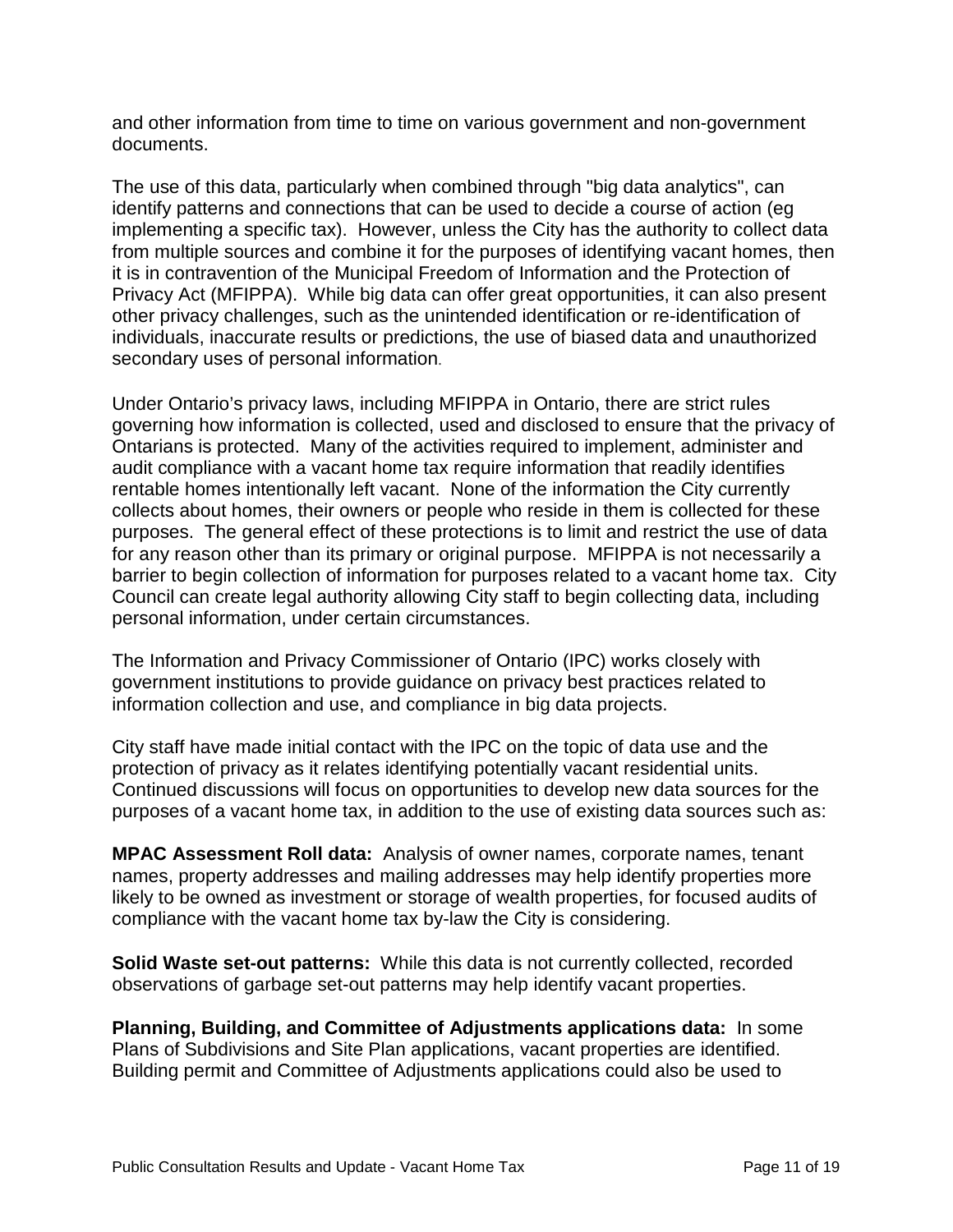confirm the reasons a property may be vacant, for example, in a request for exemption from the vacant home tax.

**Municipal Licensing and Standards and 311 data:** Information logged into the MLS or 311 case management systems may help identify vacant properties.

# **Tax Design Challenges**

The underlying challenge to implementing a vacant home tax is in identifying vacant homes. Secondary challenges include determining if an appropriate exemption condition exists and/or confirming occupancy based upon evidence from the owner.

Vancouver proceeded in implementing its empty home tax by working around the privacy restrictions surrounding the use of water or hydro data by requiring all homeowners to submit mandatory occupancy declarations each year. Failure to declare would result in being assessed the tax, and false declarations bear significant penalties in addition to the tax.

While a mandatory declaration approach received the highest support during Toronto's consultation, this approach would mean requiring 752,000 residential property owners in Toronto to provide a declaration of their property occupancy status on an annual basis (compared to 225,000 in Vancouver). Failure to provide the required declaration could be deemed a vacancy and trigger the tax liability. It is difficult to anticipate the significant administrative challenges associated with adoption of such an approach for Toronto. In addition, it may be felt to be intrusive by the majority of residential property owners who live in their homes as a principle residence. Volume, language and other barriers may lead to significant under reporting or misreporting by residents, which would then have to be corrected at great inconvenience to all.

Vancouver has provided updated cost estimates for its three year program implementation phase that have increased from \$4.7 million estimated in 2016 to a current estimate of \$7.4 million, and notably which is still in advance of its initial mandatory declaration launch in early 2018. Initial revenue estimates were reported at \$2.2 million per year, with annual operating costs of \$1.5 million.

Other administrative approaches could include a self-identification reporting model and/or a complaints-based approach. A self-identifying model would avoid the need for all property owners to report. Property owners would self-determine if their property meets the criteria of vacancy, and if so, report such circumstance to the City for the purpose of the tax. Such an approach could be accompanied with substantial penalties for failure to declare, including special fines to discourage tax avoidance. Identifying tax avoidance would however be challenging given the limited means by which a municipality can identify vacant units.

While there remain some challenges and matters to be resolved, staff have identified the core elements of a vacant home tax framework as: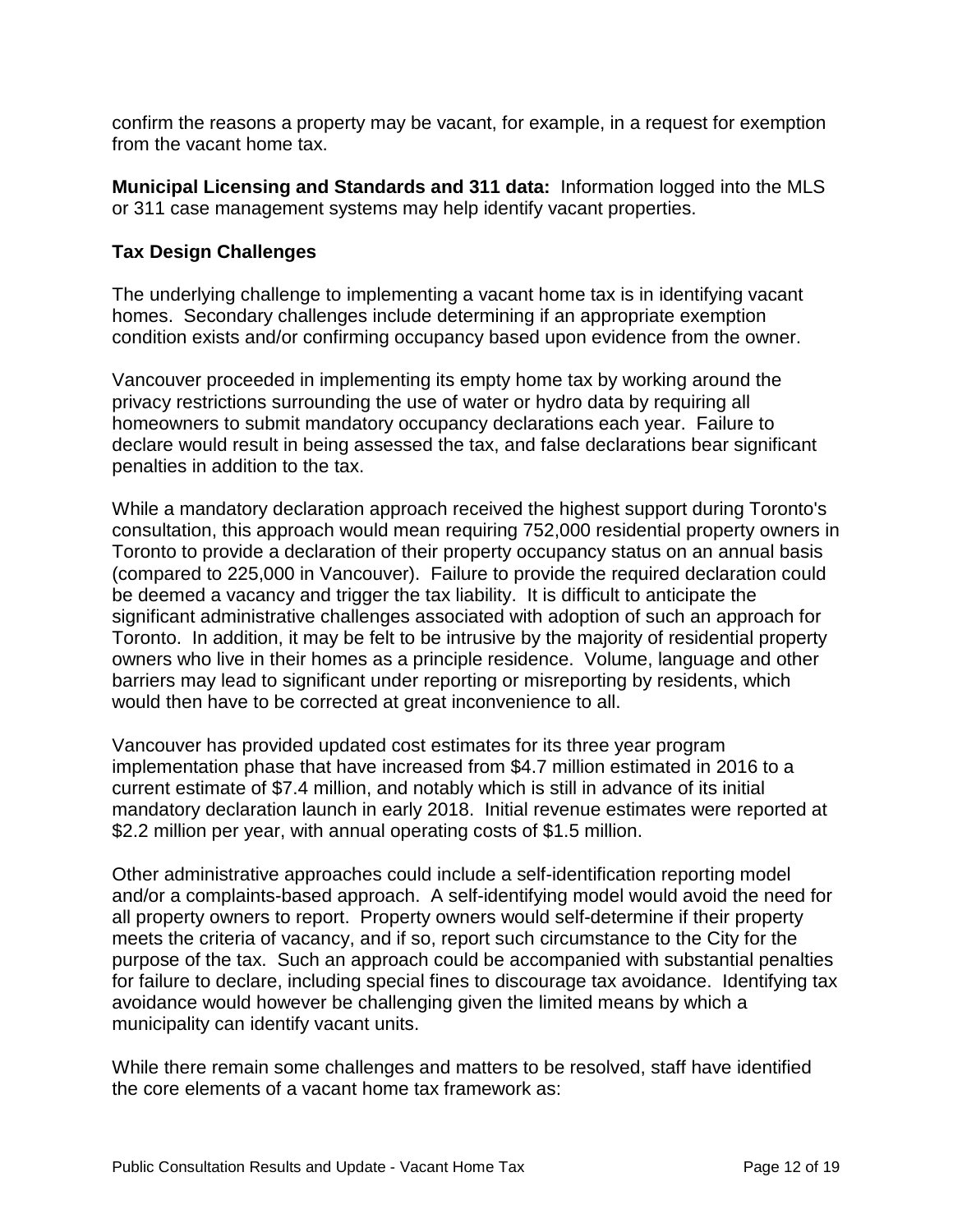- defining the conditions of vacancy that would be subject to the tax
- establishing the tax rate
- setting out exemptions from the tax
- establishing a process for administering and collecting the tax
- providing audit and enforcement powers
- establishing a dispute resolution mechanism

#### **Suggested – Declaration Reporting:**

#### **Instances where no self-declaration reporting required:**

- The principal residence of the registered owner is exempt from the tax;
- The principal residence of an occupier (e.g. family member or friend of owner) is exempt from the tax;
- Not the principal residence of the register owner, but rented out at least 28 consecutive days and cumulatively at least 6 months per year, is exempt from the tax.

#### **Instances where Self-declaration reporting is required:**

• Not the principal residence of register owner, and no long term tenant or occupier, is taxable and must be declared vacant.

#### **International experiences with vacant homes and related tax measures**

As noted in this report, staff have closely examined and are monitoring the implementation of Vancouver's Empty Home Tax as the most relevant example of market conditions and tax regime authority comparable to Toronto.

Other notable major world cities that have enacted this form of tax are Paris, France and Melbourne, Australia (via the State of Victoria).

Initial examination of the taxes has shown that Paris employs a taxing regime based on a surcharge tax on an average market rent factor that is not consistent with taxing authority in Ontario. This leaves Vancouver and Melbourne as the most similar to the taxing authority and policy approaches that Toronto is considering.

Further, a key distinction in the approach chosen to identify vacant homes is that Vancouver requires mandatory occupancy status declaration of all residential owners, while Melbourne requires only vacant homeowners to self-declare. Both programs will rely heavily on audit and investigative measures to enforce the tax. At this time both programs have been implemented with actual tax collection beginning soon in 2018. Vancouver extended the deadline for residents to provide the mandatory declaration to March 5, 2018, in recognition that many residents had still not filed, in this the first year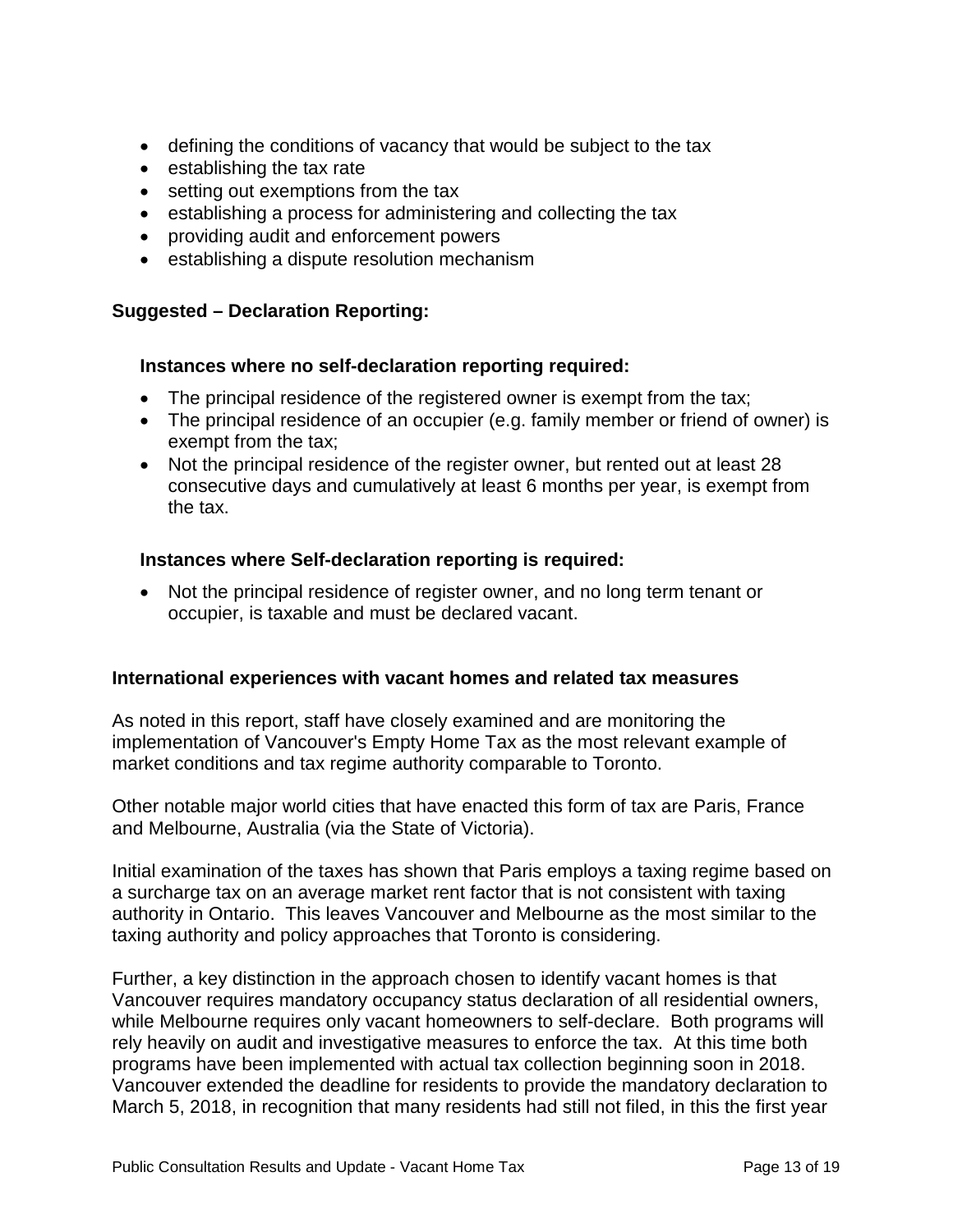of the tax. The deadline for self-reporting notification of a vacant residential property in Melbourne, Victoria, Australia was January 15, 2018. As such, it is still too early to review or assess both of these programs as to the efficiency and effectiveness on delivering policy objectives, or on costs. Further reporting by these authorities will afford the opportunity to provide some performance based results from these initial tax programs.

It is noted that British Columbia has recently announced through its budget, a proposed increase to its foreign buyer land transfer tax from 15% to 20% and broadened its application to other regions besides Metro Vancouver, plus the planned introduction of an additional assessment based new speculation property tax for those who do not pay income tax in the province for those same regions. Although there are some differences in the Toronto housing market, which is still reacting from adjustments from recent policy measures, staff will continue to monitor the effects of these and other measures on the housing markets.

There are other major world cities with varying reports of large supplies of vacant homes that have not enacted vacant home taxes. Notably London and New York City have examined the issue but have not implemented a vacant home tax. A deeper understanding of the market dynamics and policy decisions in these jurisdictions will be included as part of future reporting.

# **CONTACT**

Christopher Toomey, Senior Financial Analyst Corporate Finance, 416-397-4283, [Christopher.Toomey@toronto.ca](mailto:Christopher.Toomey@toronto.ca)

Adir Gupta, Director, Financial Strategies and Policies Corporate Finance, 416-392-8071, [Adir.Gupta@toronto.ca](mailto:Adir.Gupta@toronto.ca)

# **SIGNATURE**

Joe Farag Acting Chief Financial Officer

# **ATTACHMENTS**

Appendix A – Summary of Public Consultation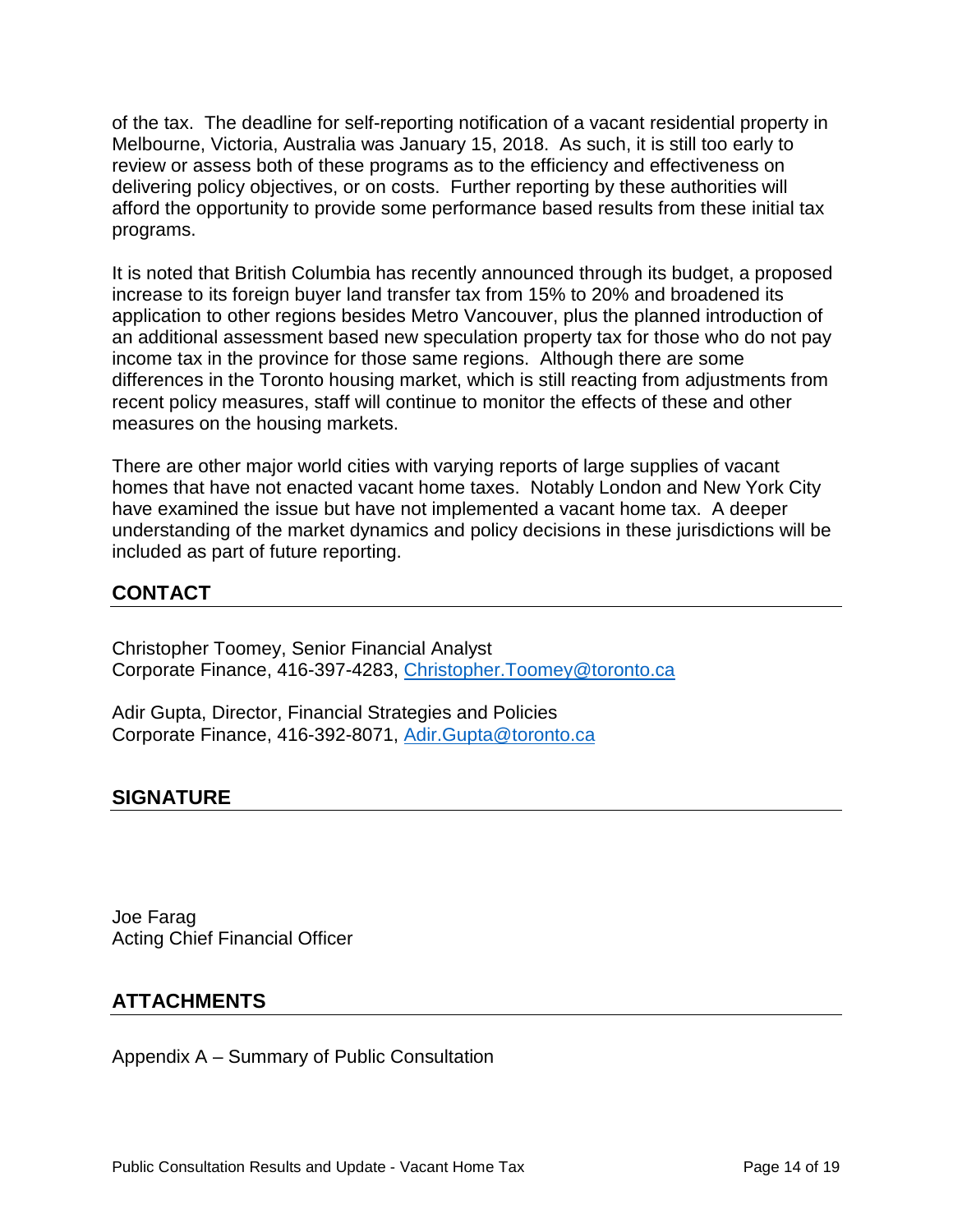#### **APPENDIX A**

#### **SUMMARY OF PUBLIC CONSULTATION**

#### **Open House**

The open house was held on August 22<sup>nd</sup>, attended by approximately 30 residents. A staff led presentation was given outlining the City's ability to implement a vacant home tax, learnings from the Vancouver implementation experience, benefits and challenges and current and next steps.

This was followed by an interactive session between three stations discussing the topics of:

- (i) is a vacant home tax an appropriate approach to help with affordable housing/rentals,
- (ii) preferred administrative model approach, and,
- (iii) possible exemptions or other considerations.

Approximately thirty residents attended the open house, with more non-supporters of the vacant home tax than supporters of the tax. The reasons given for not supporting such a tax included:

- questionable impact on affordable housing availability
- government is responsible for affordable housing, not the private sector
- don't want hassle of renting; want to use occasionally; flexibility to sell
- landlords are being targeted/losing protection

Those supporting the tax felt that it would help increase the supply of affordable housing. They also provided a response that, by providing landlords with the right support and training, tenant disputes could be mitigated.

With respect to possible approaches to identifying vacant units, the majority of respondents preferred a mandatory declaration approach, requiring all property owners to submit a declaration of their occupancy status, over a self-declaration approach, which they felt would lead to avoidance of declaring vacancy.

With respect to possible exemptions from the tax, the following suggestions for exemption from the tax were offered:

- Principal residences regardless of stay
- Second homes (including for family members)
- If listed for sale/rent (no time limit)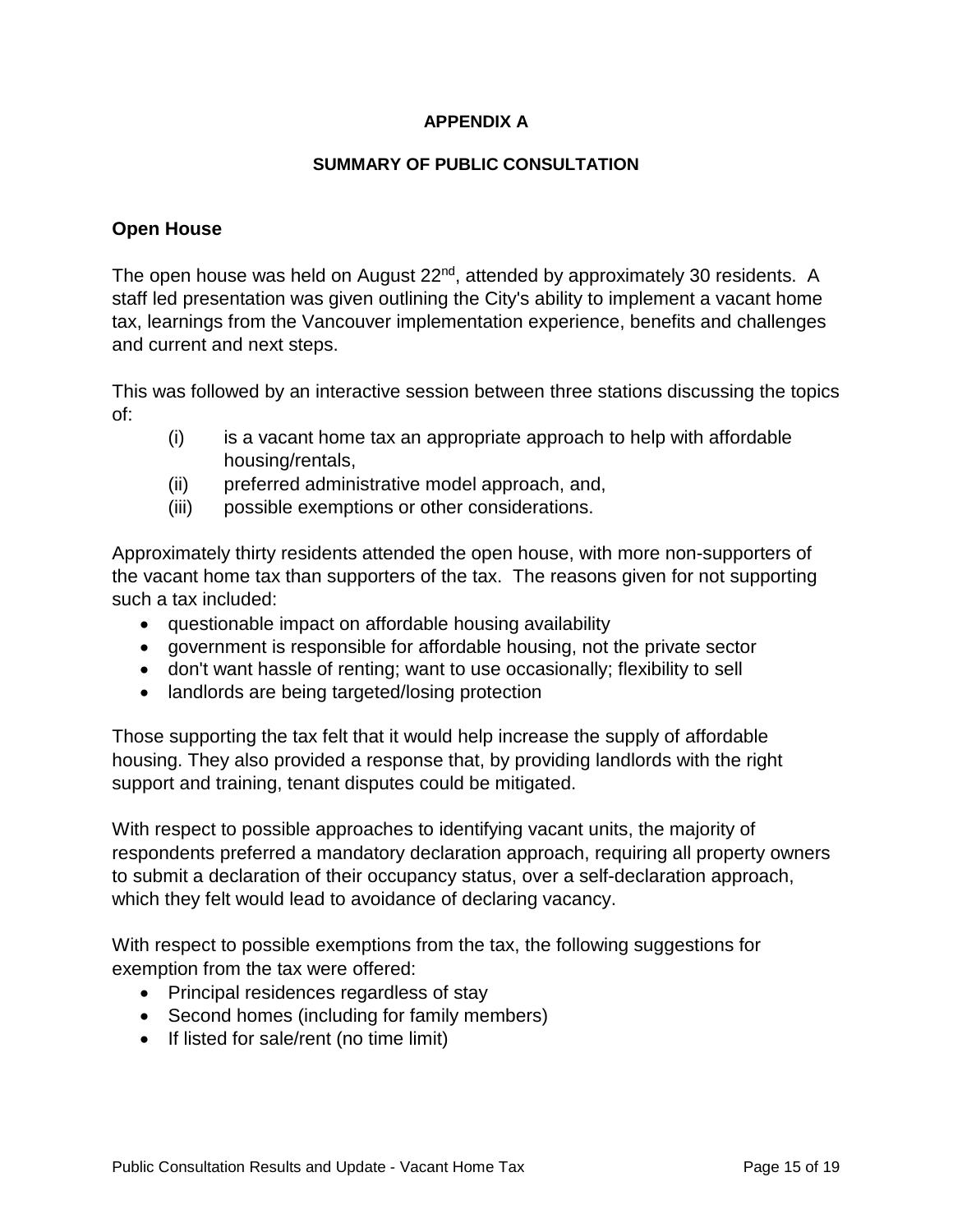# **On-line Survey**

Over 7,000 responses were received over a 3 week period. The survey was driven through advertising in various media outlets, including a banner on the City's landing page, and media coverage of the City's intent to consider a vacant home tax.

Results of the survey indicated a response split of 58%/42% between homeowners and renters respectively. The survey also received a 3% response rate from persons who reported they owned a vacant residential property in Toronto that has been vacant for more than six consecutive months.

The following table summarizes the findings of the on-line survey across owners, renters and owners of vacant units.

| ັ<br>Question                        | <b>OWN</b> | <b>RENT</b> | ,<br><b>OWN &amp; HAVE</b><br><b>VACANT UNIT</b> |
|--------------------------------------|------------|-------------|--------------------------------------------------|
| Feel there is an affordable          | 80%        | 96%         | 59%                                              |
| housing problem in Toronto           | (2321)     | (2237)      | (153)                                            |
| Support a VHT                        | 62%        | 87%         | 33%                                              |
|                                      | (1853)     | (2069)      | (53)                                             |
| Feel vacant homes are impacting      | 52%        | 76%         | 32%                                              |
| the supply of affordable housing     | (1558)     | (1807)      | (51)                                             |
| <b>Support Mandatory Declaration</b> | 49%        | 74%         | 32%                                              |
|                                      | (1308)     | (1612)      | (43)                                             |
| <b>Support Self-Identification</b>   | 19%        | 16%         | 17%                                              |
|                                      | (480)      | (332)       | (23)                                             |

#### **Results of City's On-Line Survey (bracketed figures represent number of responses)**

#### **Public Opinion Poll - Ipsos**

Ipsos was retained by the City to conduct a representative sample of 1,000 Toronto residents. The sample was weighted equally toward homeowners and renters, to gauge their respective views and knowledge about affordable housing issues the concept of a vacant home tax and whether or not the respondent owned a property in Toronto that they did not live in. Approximately 2% of the respondents reported they owned a vacant residential property in Toronto that has been vacant for more than six consecutive months.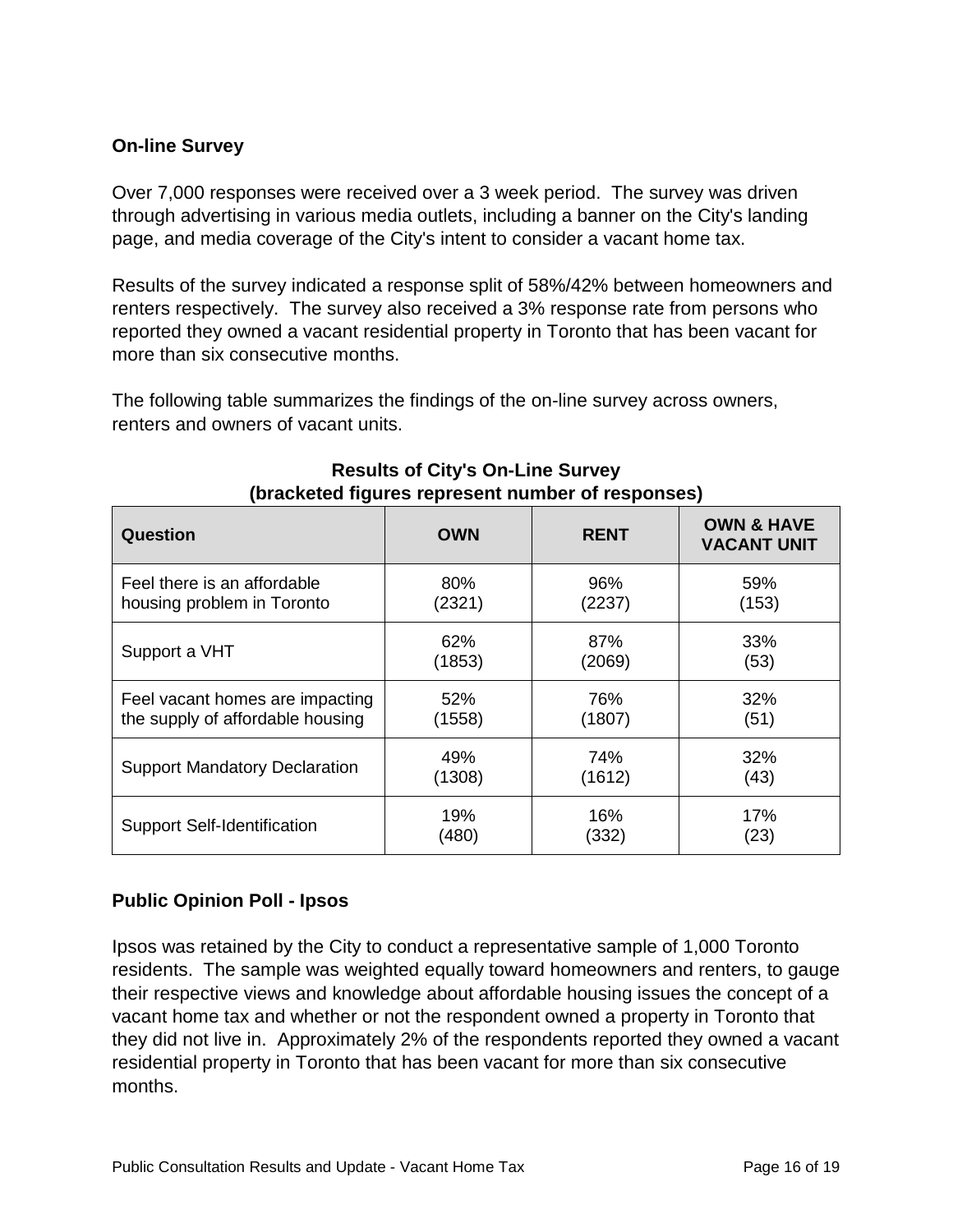# **Key findings of Public Opinion Poll:**

# **Supply of Affordable Housing:**

Most Toronto residents (77% of respondents) felt there is insufficient affordable housing in Toronto. This clearly affirmed the public's consciousness with current housing affordability conditions.



However, there is no consensus around the best way to address it. About four in ten (38%) believe a vacant home tax would have a positive impact, and as many residents think introducing a Non-Resident Speculation Tax (38%) or investing more public funds into subsidized housing (37%) would have a positive impact.

#### **Support for a Vacant Home Tax:**

78% of respondents supported the idea of introducing a tax on vacant homes. When further asked for reasons of support:

- 62% believed it would increase the amount of rental housing available
- 49% believed it would lead to more affordable housing
- 43% believed it would reduce the amount of foreign ownership/speculation market

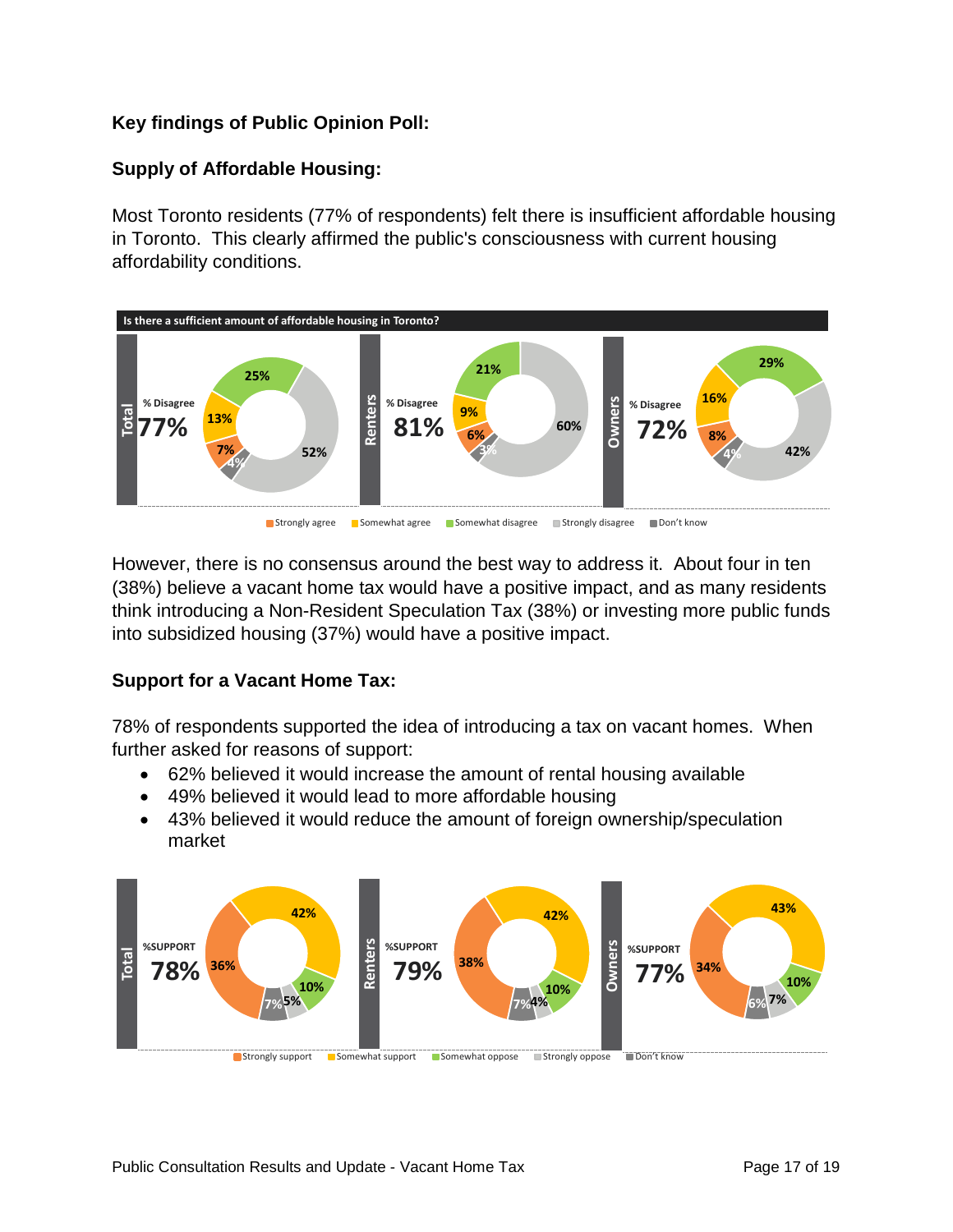For those who did not support the tax, when asked for their reasons to oppose the tax:

- 53% responded that vacant homes should not be taxed more than occupied homes as property taxes already levied and no services used
- 49% believed owners should not be penalized if property is vacant
- 42% believed it would not increase the amount of rental housing available

However, once possible details and challenges of implementing a vacant home tax are considered, support for such a tax declines from the initial 78% as follows:

- Only 54% still support the tax given that the monthly rent that owners of vacant homes may want may not be affordable for many potential renters
- Only 49% still support the tax given the possibility of owners of vacant homes may take steps to avoid the tax such as hiring a live-in caretaker or family member, rather than rent or sell
- Only 39% still support the tax given that the cost of implementing a vacant home tax may be higher than the revenue generated through the tax

# **Would a Vacant Home Tax increase the Amount of Rental Housing?**

Only a soft majority believe that putting vacant homes into the rental housing supply will lead to an increased supply of housing (62%) or to more affordable average rents (49%), while 43% believe it will reduce the amount of speculation in the marketplace. The perception that a vacant home tax will lead to more rental housing available and make housing any more affordable are the most common reasons for supporting the tax.

|                                                                                 | <b>Total</b> | <b>Renters</b> | <b>Owners</b> |
|---------------------------------------------------------------------------------|--------------|----------------|---------------|
| I believe it will increase the amount of rental<br>housing available            | 62%          | 64%            | 60%           |
| I believe it will lead to more affordable housing                               | 49%          | 53%            | 44%           |
| I believe it will reduce the amount of foreign-<br>ownership/speculation market | 43%          | 42%            | 44%           |
| I believe that those who can afford vacant<br>homes should pay more tax         | 38%          | 41%            | 36%           |
| Other                                                                           | 1%           | 1%             | 1%            |

Preference for how the City should proceed:

In summation from all the detailed questions, a final question on how to proceed was asked, given three possible choices:

- 62% prefer City to move ahead on implementation
- 27% prefer suspending decision until further evidence from the Vancouver tax experience